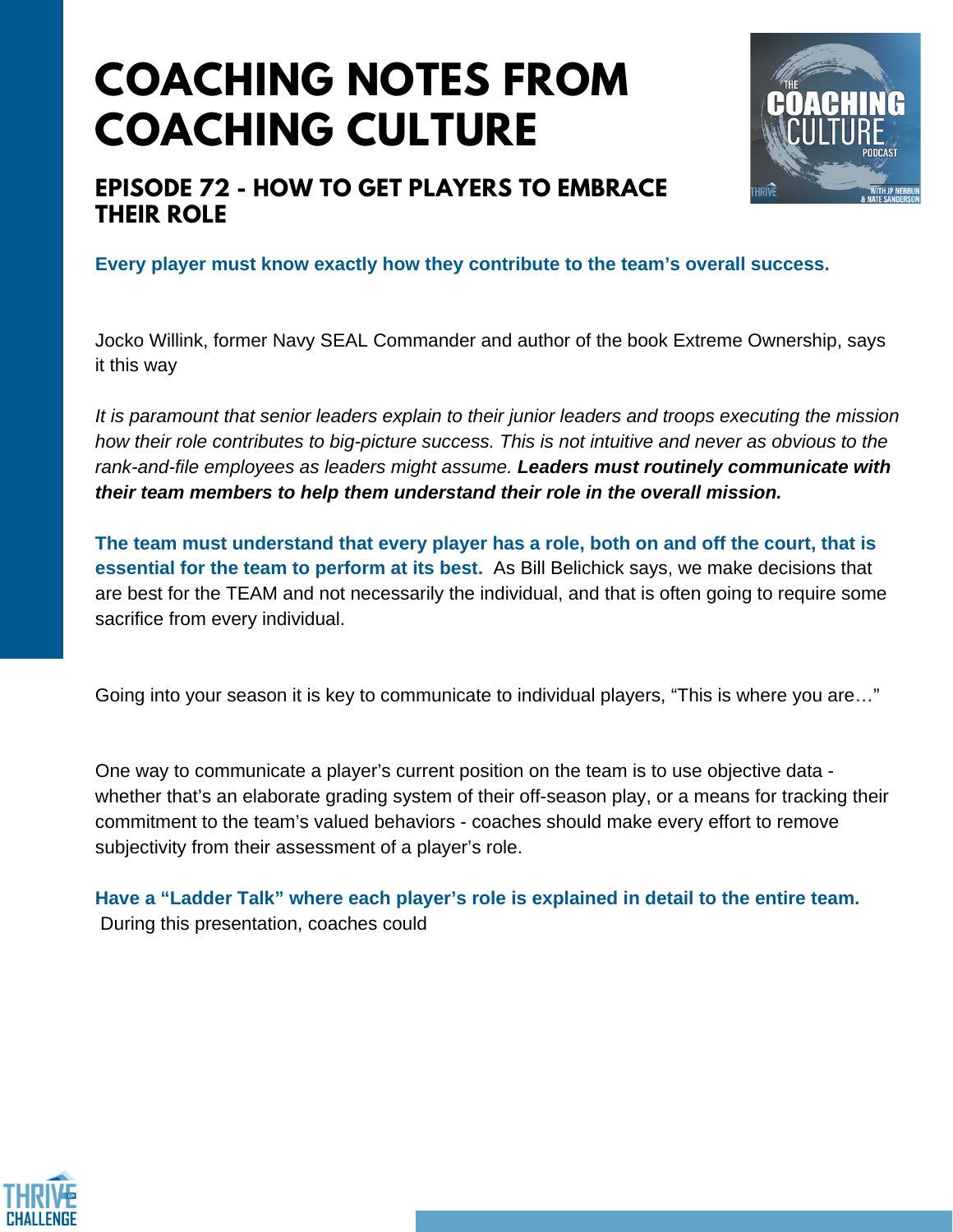# **COACHING NOTES FROM COACHING CULTURE**

### **EPISODE 72 - HOW TO GET PLAYERS TO EMBRACE THEIR ROLE**



- Explain how playing time and rotations will unfold
- Highlight the value of each role to the team every single role can help us win a game
- Share stories of former players in a various roles that made dramatic contributions to previous a team's success
- Describe the challenges associated with each role. For example...
	- Your best shooter might have an unrestricted license to shoot but will feel the pressure when her shots aren't falling
	- Your 12th man may not appear in many games but has to watch film of their prospective match-up knowing that there is little chance they will actually play

**Give players an opportunity to reflect on what is most challenging about their current role, and what they find most rewarding.** Have them share these in front of the team so others can empathize with the difficulties and rewards of each role. This transparency, and vulnerability before one another, allows players to realize everyone will struggle with something in their role. This empowers them to be more supportive of each other as each individual strives to their job to the best of their ability so the team can play to the best of its ability.

**Explain how players can climb the ladder during the season. How do you get promoted from one job to another?** It is healthy for players to be somewhat dissatisfied with their current position. They have a responsibility to do their job, but should also harbor some ambition to take the job of the person in front of them. We want to encourage the kind of competition throughout the season.

How does a player get promoted?

- Be outstanding in your current role.
- Players must display the ability to perform the increased responsibilities of the next job just because they are an outstanding back-up does not mean they will be an outstanding starter.
- It must be obvious to everyone that you are better than the player in front of you in order to take their position from them.